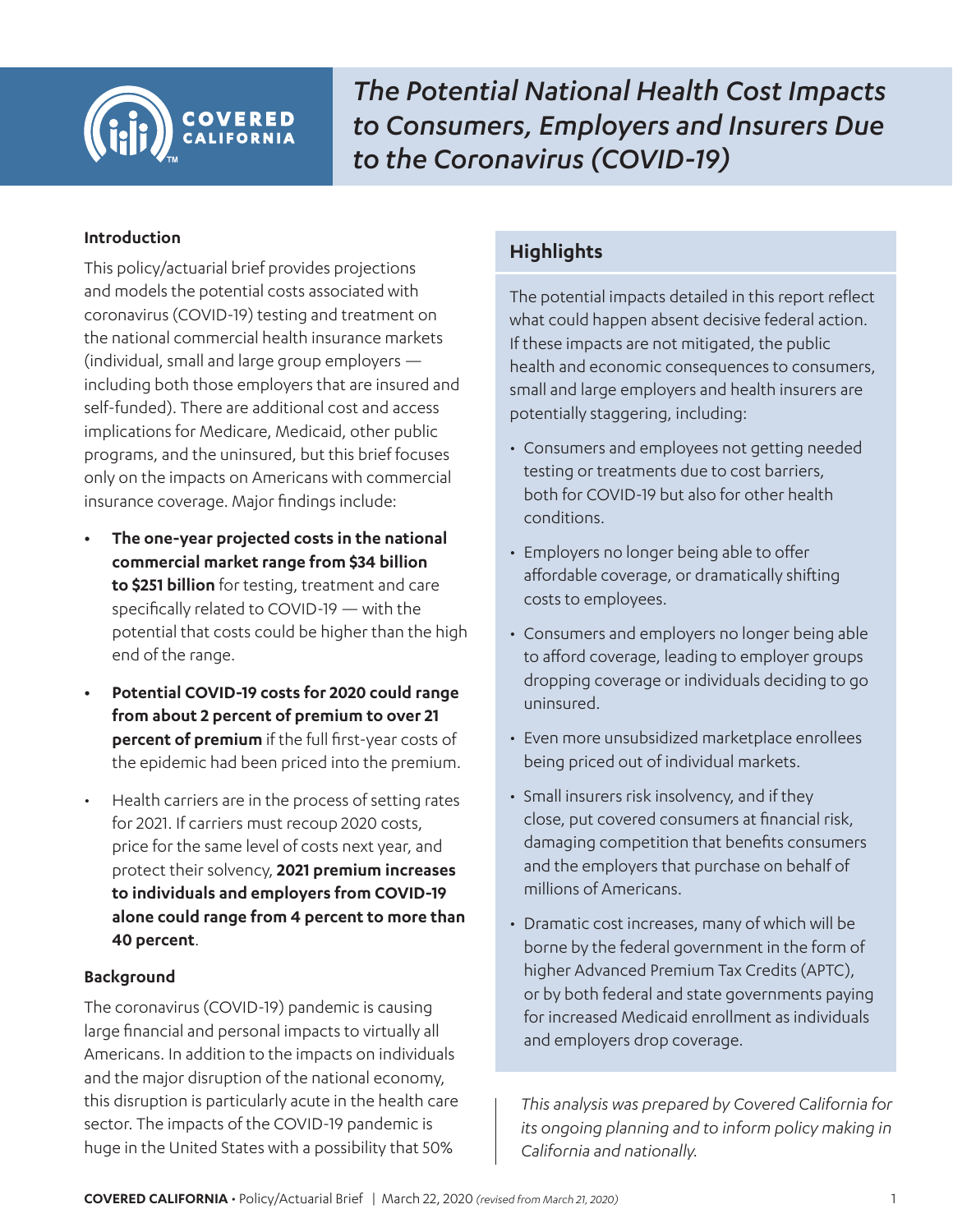of the total population may be infected with COVID-19. COVID-19 may have a devastating impact on America's seniors which will be reflected in illness, deaths and Medicare costs. It will have large impacts on Americans served by Medicaid programs and the state that operate these vital safety net programs; and it will affect the millions who remain uninsured. This policy/actuarial brief, however, focuses on the commercial market that includes up to 20 million high-risk people under age 60 who are at higher risk of having significant health needs due to the virus, and many in the commercial market who are not high-risk but will need testing and care when infected by COVID-19.

As roughly half of the US population receives its health care coverage through employers or through direct purchase in the individual market and exchanges, much of the COVID-19 testing and treatment will be paid through commercial health insurers. Claims for testing, hospitalization and other treatment will likely begin to emerge in a significant way in 2020, with those costs continuing into future years. Commercial-population insurance premium rates for 2020 were set six to nine months before January of this year and well before there was even any hint of the virus. The health care and insurance industries were unprepared for the onset of such an unexpected occurrence.

### **Projections of Potential National Commercial Market COVID-19 Costs**

The summary of low, medium and high projections for the potential testing and treatment costs of COVID-19 on the Commercial Market is summarized in Table 1: Projected First Year Costs for National Commercial Market COVID-19 Testing and Table 2: Projected First Year COVID-19 National Commercial Market Treatment Costs.

As described in the discussion that follows these tables, while there is substantial uncertainty regarding many of the important variables for this analysis, all parameters were chosen based on best-available data and input from actuarial and clinical advisors.

The Medium Estimates in the tables are meant to reflect a "best estimate" given what we know today and the huge uncertainty in making projections. The Low Estimate may occur if mandatory "shelter in place" actions have a big effect. The High Estimate is not a "worst case" but represents a possible outcome with somewhat higher than expected positive test results and the percentage of patients requiring hospitalization is somewhat higher (i.e., 25%) than currently being observed in other countries.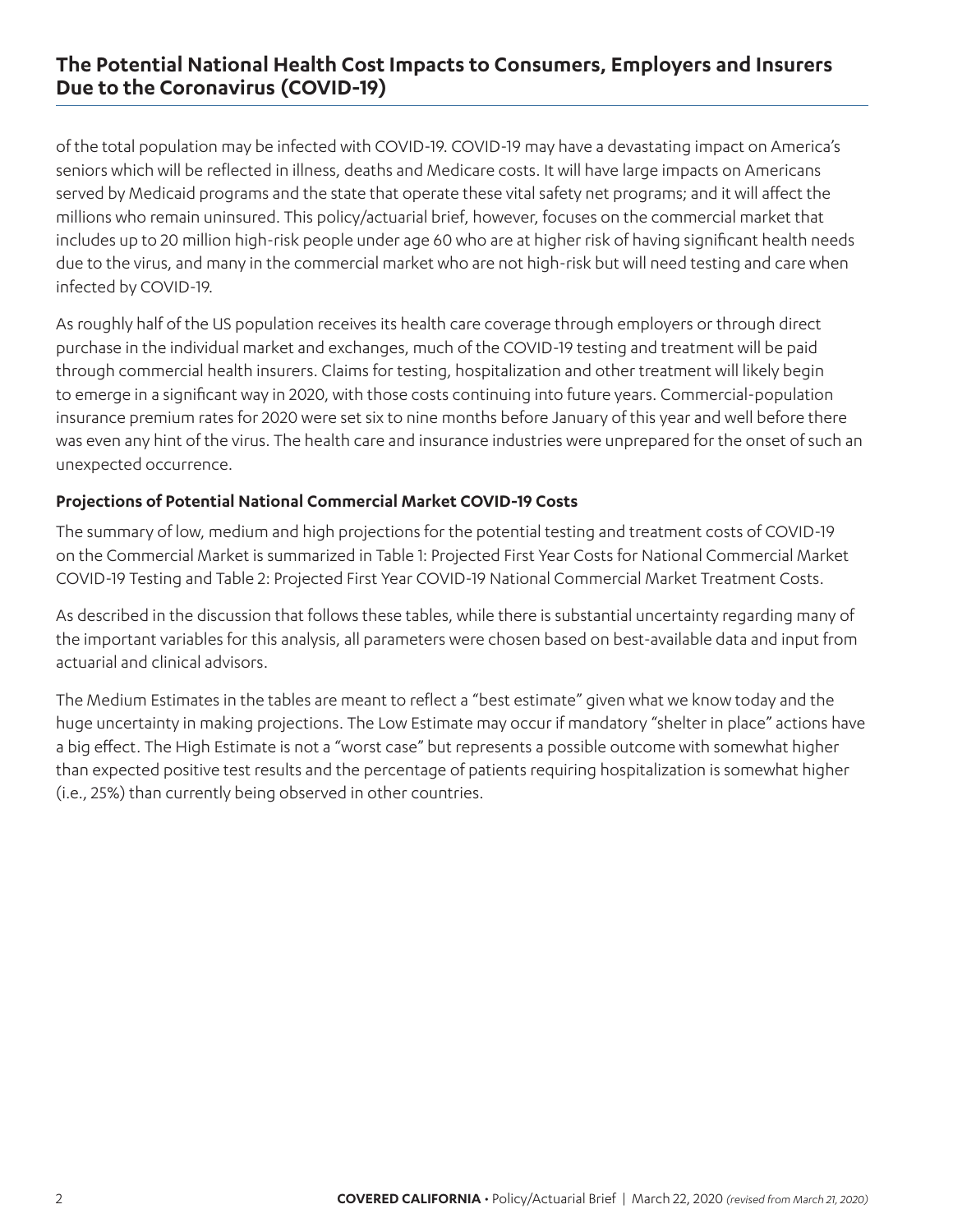<span id="page-2-0"></span>

| Table 1: Projected First Year Costs for National Commercial Market COVID-19 Testing <sup>1</sup>           |               |               |                |  |
|------------------------------------------------------------------------------------------------------------|---------------|---------------|----------------|--|
| <b>ESTIMATE RANGE</b>                                                                                      | <b>LOW</b>    | <b>MEDIUM</b> | <b>HIGH</b>    |  |
| <b>Commercially Insured Population</b>                                                                     |               | 170 million   |                |  |
|                                                                                                            |               |               |                |  |
| <b>Estimated Number at Higher Risk</b>                                                                     | 20 million    |               |                |  |
| Assumed % of Higher Risk Tested                                                                            | 25%           | 50%           | 75%            |  |
| <b>Modeled Number Tested</b>                                                                               | 5 million     | 10 million    | 15 million     |  |
| Remaining Non-Higher Risk                                                                                  | 150 million   |               |                |  |
| Assumed % of Non-Higher Risk Tested                                                                        | 10%           | 20%           | 30%            |  |
| Modeled Number of Non-HR Tested                                                                            | 15 million    | 30 million    | 45 million     |  |
| <b>Estimated Number of All Tested</b>                                                                      | 20 million    | 40 million    | 60 million     |  |
| Lab-only Test Costs<br>(includes what would have been<br>consumer out of pocket portion)                   | \$120         |               |                |  |
| % for Lab-only or Drive-Through                                                                            | 75%           | 25%           | 20%            |  |
| Number of Lab-only or Drive-Thru                                                                           | 15 million    | 10 million    | 12 million     |  |
| Lab AND PCP or Televisit Average Cost<br>(includes what would have been<br>consumer out of pocket portion) | \$240         |               |                |  |
| % for Lab and PCP/Televisit                                                                                | 25%           | 75%           | 80%            |  |
| Number for Lab and PCP/Televisit                                                                           | 5 million     | 30 million    | 48 million     |  |
| <b>Total Cost at Commercial rates</b><br>(includes what would have been<br>consumer out of pocket portion) | \$3.0 billion | \$8.4 billion | \$13.0 billion |  |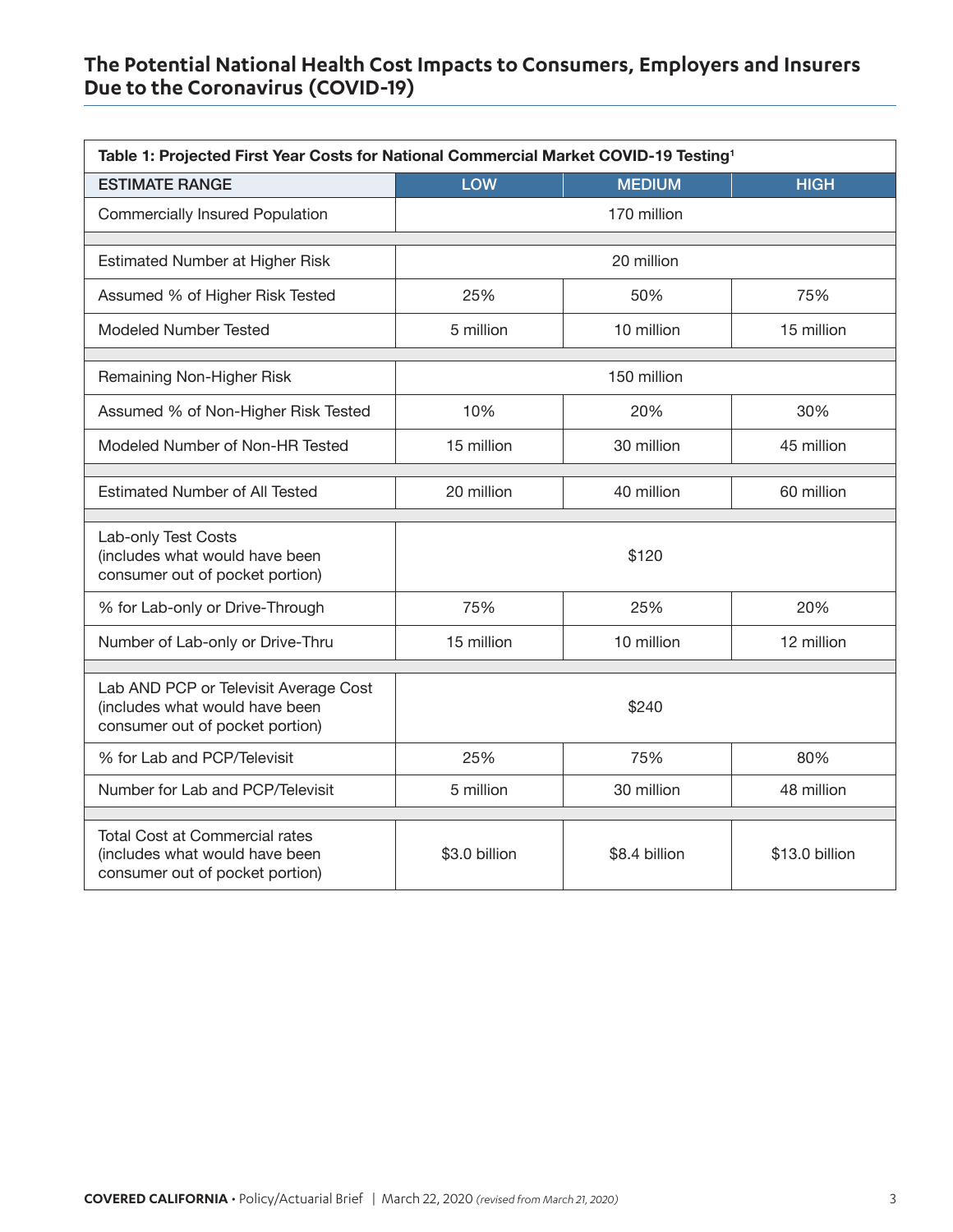<span id="page-3-0"></span>

| Table 2: Projected First Year COVID-19 National Commercial Market Treatment Costs <sup>1</sup>                                              |                |                |                 |  |
|---------------------------------------------------------------------------------------------------------------------------------------------|----------------|----------------|-----------------|--|
| <b>ESTIMATE RANGE</b>                                                                                                                       | <b>LOW</b>     | <b>MEDIUM</b>  | <b>HIGH</b>     |  |
| Projected number of positive cases<br>(among those tested)                                                                                  | 4.0 million    | 8.0 million    | 15 million      |  |
|                                                                                                                                             |                |                |                 |  |
| Assumed % requiring hospitalization<br>(for those under 60)                                                                                 | 10%            | 15%            | 20%             |  |
| Projected number of cases requiring<br>hospitalization                                                                                      | 400,000        | 1,200,000      | 3,000,000       |  |
| Assumed Length of Stay (severe cases)                                                                                                       | 12 days        |                |                 |  |
| Assumed Insurance Reimbursement -<br>Commercial (includes consumer out of<br>pocket portion) <sup>2</sup>                                   | \$72,000       |                |                 |  |
| Projected Hospital Costs for severe cases                                                                                                   | \$28.8 billion | \$86.4 billion | \$216.0 billion |  |
|                                                                                                                                             |                |                |                 |  |
| Assumed % of cases that require<br>outpatient services                                                                                      | 90%            | 85%            | 80%             |  |
| Projected number of cases that require<br>outpatient services                                                                               | 3,600,000      | 6,800,000      | 12,000,000      |  |
| Assumed physician reimbursement for<br>cases that require outpatient services -<br>Commercial (includes consumer out-of-<br>pocket portion) | \$600          | \$1,200        | \$1,800         |  |
| Projected physician cost for cases that<br>require outpatient services                                                                      | \$2.2 billion  | \$8.2 billion  | \$21.6 billion  |  |
|                                                                                                                                             |                |                |                 |  |
| Total projected costs for treatments at<br>commercial insurance rates (includes<br>consumer out of pocket portion)                          | \$31.0 billion | \$94.6 billion | \$237.6 billion |  |

#### **Assumptions and Methodology**

#### **1. Likely People Affected Nationally by COVID-19 in the Commercial Market**

- The total market for individuals covered by private health Insurance is about 170 million which does not include those eligible for Medicare and Medicaid, or those who are uninsured.<sup>3</sup>
- Of those with private health insurance, there might be 29 million people *under* age 60 at risk due to health conditions[.4](#page-7-0) (Many more people over 60 will also be at risk, but most will be covered by Medicare.) Of this number, there may be 4 million uninsured and, possibly 20% who are covered by Medicaid. Thus, we project that there are 20 million people under age 60 who are at higher risk of serious illness from COVID-19. This number may need to be revised to include people aged 61 to 64 with commercial coverage.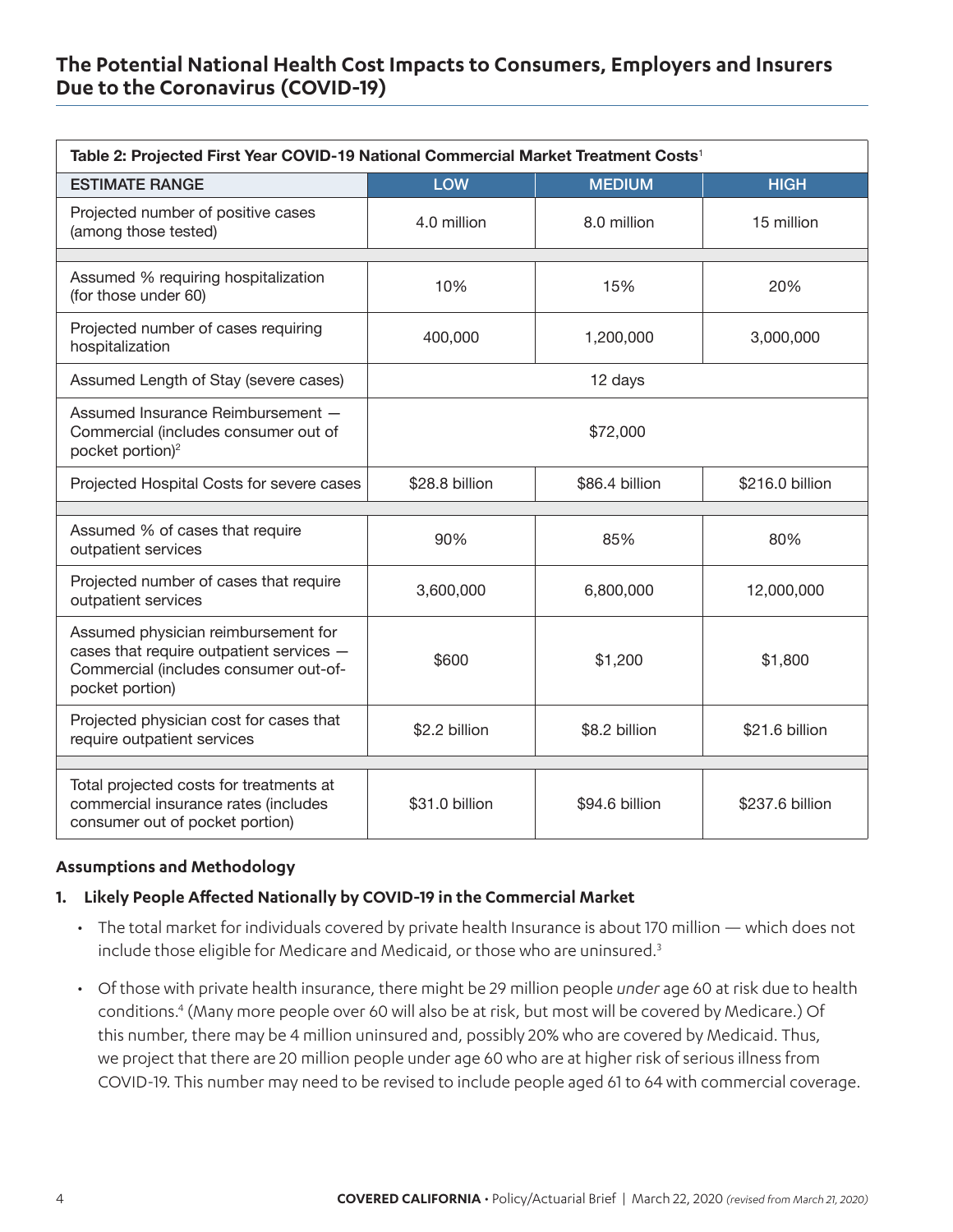### **2. Estimates of Potential Testing Costs Nationally**

- **Summary:** Assuming that there is a large outbreak of the disease, some estimates are that 120 million of the 170 million non-elderly Americans could show some symptoms (i.e., fever, etc.). If this happens, then consideration would likely be given to testing all of these individuals. But assuming that "only" 20 to 60 million get tested the costs could be around \$3 billion to \$13 billion for one year of testing.
- **Basis for this estimate:** The two variables that affect cost are the number of those in the commercially insured population who will get tested and the cost of providing those tests (see Table 1. Projected First Year Costs for National Commercial Market COVID-19 Testing, which shows the assumptions and calculations).
	- **Number of people getting tested:** For the purpose of developing these estimates, we modeled a Low Estimate of 25% of those at Higher Risk and 10% of non-Higher Risk individuals getting tested. For the High Estimate, we modeled 75% of those at Higher Risk and 30% of non-Higher Risk individuals getting tested. Some individuals might be triaged using online survey tools that could indicate they may not require testing.
	- **Costs of testing:** The costs of testing may vary dramatically. Generally, testing costs entail clinician/ visit costs and the costs of the actual lab work. Based on expert review, the costs incurred for a primary care physician (PCP) visit or televisit could range from about \$75 to \$25, respectively, and lab work ranging from \$36 to \$51 at Medicare rates — for a total cost ranging from \$61 to \$126. For the purpose of estimating the cost of testing with a related clinician visit, we have used an average total cost of \$100 (at Medicare rates), corresponding to \$240 at estimated commercial rates. However, if the healthcare system widely offers "drive-through" visits as currently being done in South Korea and some U.S. cities, the physician component might be mostly eliminated, for such testing we have used a total cost figure of \$50. The Low Estimate models the costs if testing is evenly split between "lab-only" testing and Lab and PCP/televisit testing, while the High Estimate models only 25% of the testing being lab-only. It is also possible that much of the cost taken be borne directly by the federal, state and local governments. To the extent direct public funding pays the testing costs, all of these estimates would need to be adjusted.

## **3. Estimates of Potential Treatment Costs Nationally**

- **Summary:** Assuming that there is a large outbreak of the disease, which may result in half of the population getting infected, with from 4 to 15 million individuals in the national commercial market having confirmed cases after testing, the main cost drivers will be how many of those require hospitalization versus outpatient care and the costs of those services. Modeling from 10% to 20% of those getting infected needing hospitalization, and commercial rates, the costs could range from \$31 billion to \$238 billion for the first year.
- **Basis for this estimate:** The two variables that affect the treatment costs are the number of those in the commercially insured population who will get infected, the level of services needed for those infected and the costs of those services (see Table 2. Projected First Year COVID-19 National Commercial Market Treatment Costs, which shows the assumptions and calculations).
	- **Number of people getting infected and level of treatment:** For the 20 million high risk individuals in the commercial markets, there are not good estimates of the percent of people who would actually get infected and, of those, how many might need hospitalization and the length of their hospitalization.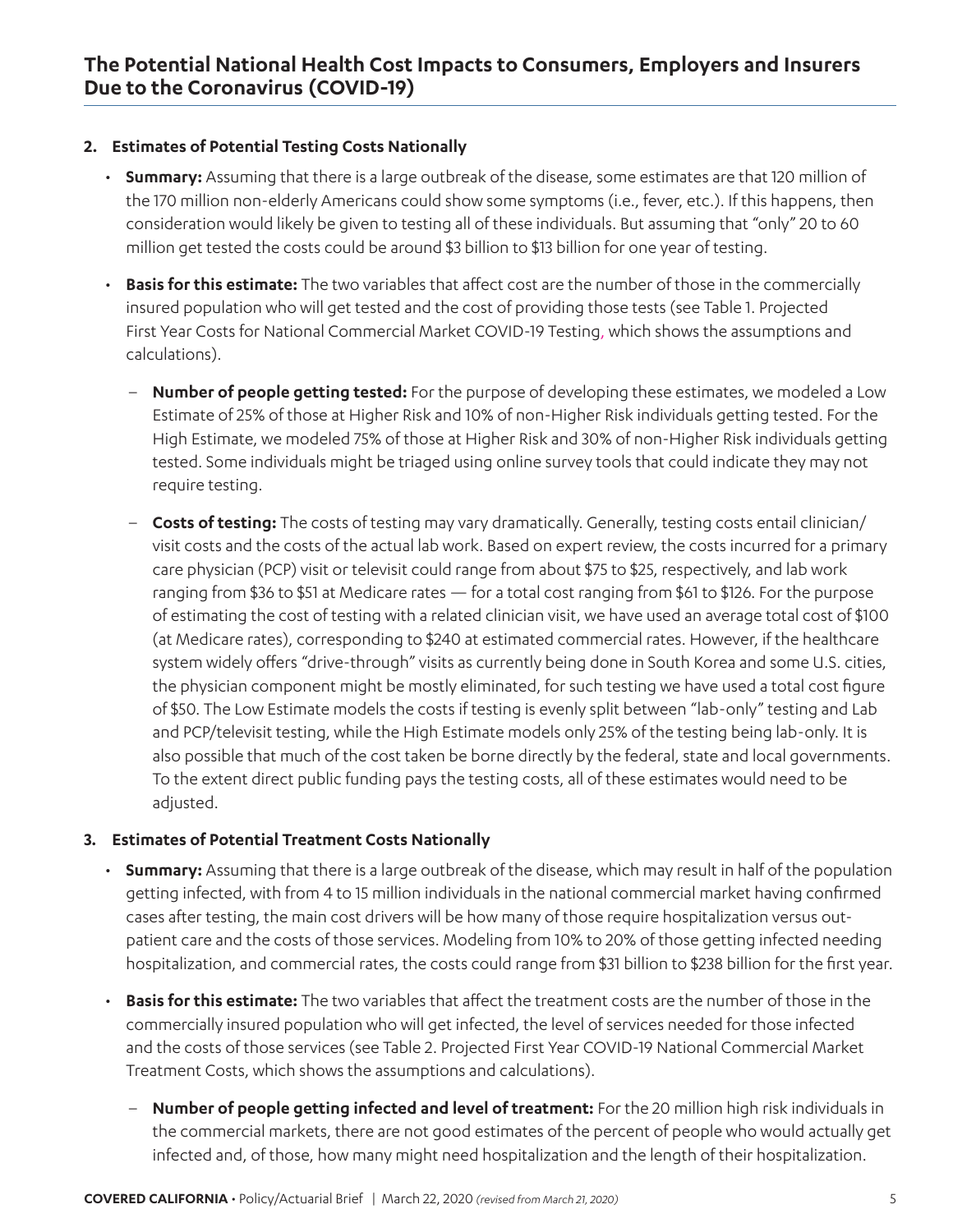We expect that relatively few COVID-19 cases for those under age 65 will end up in a hospitalization, but that the cases involving hospitalization will have lengths of stay around 10-14 days. While it is far more likely those that infected high-risk individuals will require hospitalization and other treatment, there will be lower risk infected individuals also requiring care, including hospitalization. These projections are based on best evidence that the majority of those infected with the virus will not need either outpatient services or hospitalization. For the purpose of developing these estimates, we modeled a low estimate of 20 million people being tested with an infection rate of 20%; and of those infected 10% requiring hospitalization. For the high estimate we modeled 60 million people being tested with an infection rate of 25%; and of those infected 20% requiring hospitalization. Those not hospitalized are modeled as cases receiving out-patient care. Under these models, assuming 50 percent of the individuals in the commercial market are infected, these projections assume between 5 percent at the Low Estimate and 17 percent at the High Estimate may need hospitalization or outpatient care. Also, while it is possible that as hospitals and doctors get more experience with COVID-19 patients, they may be able to divert lower-risk patients to alternative facilities, like Urgent Care and avoid high cost (and over-worked) hospitals, that is not modeled given the short-term nature of this potential program.

– **Costs of treatment:** The costs of treatment may vary dramatically. Costs could be roughly \$30,000 per admission, based on Medicare rates and an average length of stay of 12 days (based on similar length of stay for flu or pneumonia patients), which translates to an average commercial cost of \$72,000 (an estimate we validated with health plans and counsel from external actuaries. For cases requiring outpatient care, we have modeled the average cost at \$600 per infected individual in the Low Estimate and \$1,800 per infected individual in the High Estimate. The basis for these estimates is an assumption that each person with a case requiring outpatient care would have one primary care physician office visit and two televisits. The \$600 is a best estimate based on estimated \$250 that Medicare would pay for these three visits and applying the 2.4 multiplier.

Note that the cost estimates for 2020 are based only on the impacts due to testing and treatment for COVID-19 and do not include any estimates of cost impacts related to the potential impact to utilization for other conditions that may result from COVID-19's significant impact to the health care delivery system. These could include reductions in some services (e.g., elective surgeries), but also an unknown increase in adverse events due to delays in preventive care or disease management for chronic conditions.

## **Projected Costs for the Commercial Market Nationally for 2021**

Given the significant uncertainty of projecting 2020 costs and the unknown incidence of the COVID-19 disease, projecting costs for 2021 is even more uncertain. In addition to the modeled testing, hospitalization and other treatment costs projected above for 2020 (which might be repeated in 2021), there could be additional treatment costs for:

- Anti-viral drug treatment at some unknown cost, perhaps in a wide range of \$50 to \$2,000 per dose. Some pharmaceutical companies are currently trying to determine if some of their current drugs might be effective in treating COVID-19; and
- There are multiple efforts underway to create and test a vaccine that would be effective on COVID-19 (much the same way the flu vaccine is effective in prevention of flu episodes). It is unknown when such a vaccine would be ready and whether it could be distributed for a 2021 COVID-19 season (if COVID-19 follows the "winter pattern" of the flu) and what its cost might be.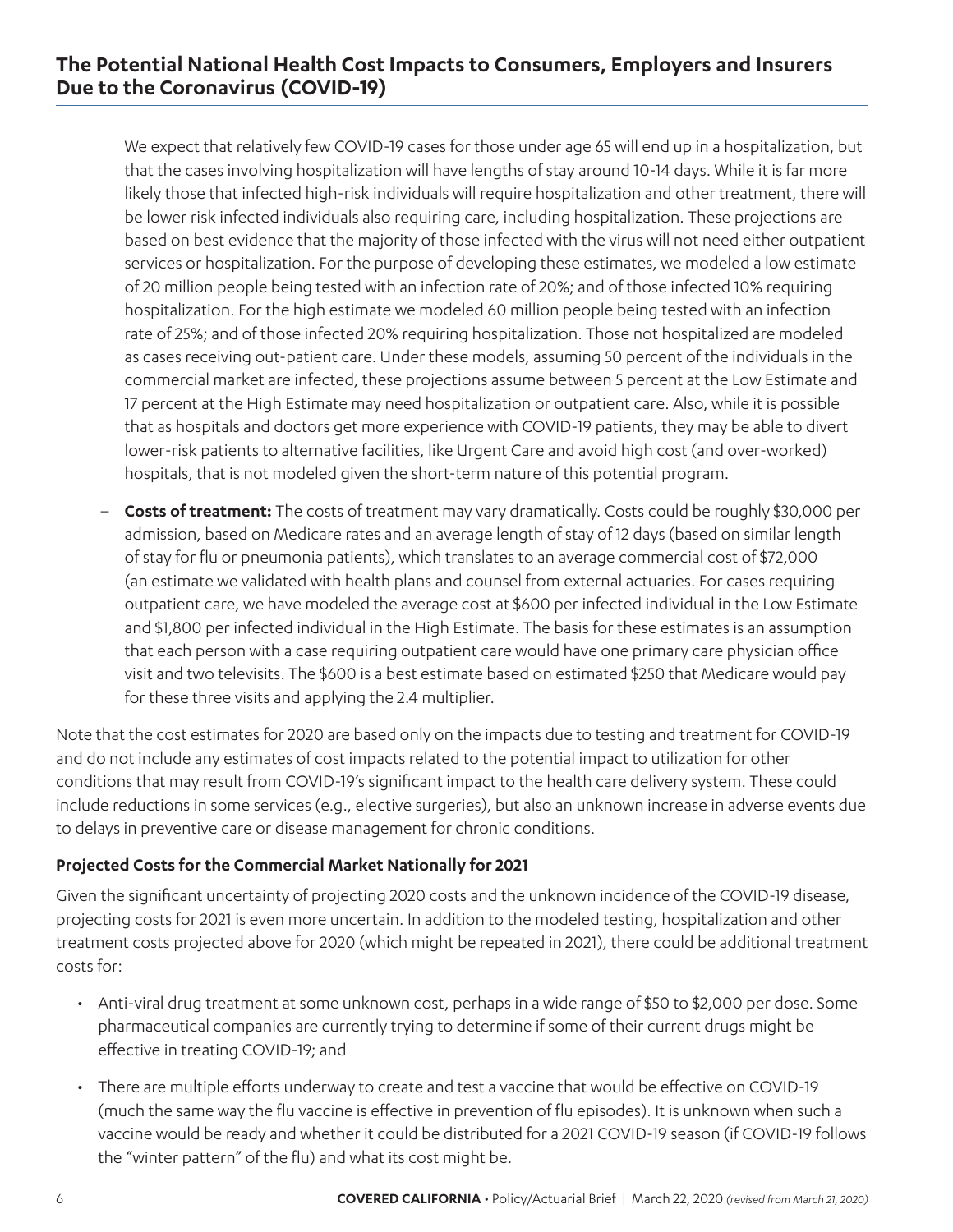Another unknown factor for 2021 and later is that we do not know at this time whether COVID-19 will follow a seasonal pattern (i.e., higher in the winter and then very low in the summer months) like the flu or whether it would be a year-round affliction.

While projections of 2021 costs is difficult, we suggest that it is not prudent to plan today on lower costs related to COVID-19 in the 2021 calendar year than we project for 2020. Only when we know more about COVID-19 and whether drug treatments or a vaccine are effective should we consider modifying cost estimates for 2021.

### **Limitations of the Analysis of Potential National Commercial Market COVID-19 Costs**

The analysis presented here is directional and needs fuller, more detailed review and modeling for a range of reasons. First, we note that there are currently many unknowns about the incidence of the COVID-19 virus in the American population. We also know very little at this point about the likely levels of severity and the length of hospital treatment needed. In all cases, we have tried to make reasonable estimates, based on treatment of similar conditions.

The analysis is further silent on the issues of facility capacity for treatment of individuals needing to be hospitalized for COVID-19 treatment. This analysis assumes that the United States will be at least somewhat successful in flattening the curve of the infection rate so that the healthcare system can manage the capacity needed. It is also silent on the supply of healthcare workers and does not address potential risks to healthcare workers and any potential staffing shortages.

This policy/actuarial brief was prepared by John Bertko, Covered California's Chief Actuary. Prior to joining Covered California, Mr. Bertko served as an actuarial consultant and director of special initiatives and pricing for CMS's Center for Consumer Information and Insurance Oversight, the federal office charged with implementing changes of the Patient Protection and Affordable Care Act impacting the individual and employer markets as well as working with states to establish new health insurance exchanges. In prior positions, Mr. Bertko was a senior fellow at the LMI Center for Health Reform, an organization that provides analysis and direction to government leaders on federal health reform. He's also been adjunct staff at RAND and a visiting scholar at both the Brookings Institution and the Center for Health Policy at Stanford University. Previously, Bertko was chief actuary at Humana Inc., a for-profit health plan in Louisville, KY. In that role, he directed work for Humana's major business units, including development of Part D, Medicare Advantage and consumer-driven health care products. He serves on the panel of health advisors for the Congressional Budget Office and completed a 6-year term on the Medicare Payment Advisory Commission (MedPAC).

The report reflects the engagement and counsel from experienced external actuaries with deep expertise in the commercial insurance markets, as well as expert clinical review and interviews with health insurance plans. It is informed by the best available data in a rapidly changing environment and has been prepared to inform the national response to the COVID-19 epidemic as policy makers prepare to cope with and mitigate its impacts. While informed by similar sources, this Covered California Policy/Actuarial Brief was prepared separately from work being done by the State of California to model the impacts of the COVID-19 pandemic on that state. Examples of data used to develop this report not referenced in the body of the report include those referenced in the Appendix.